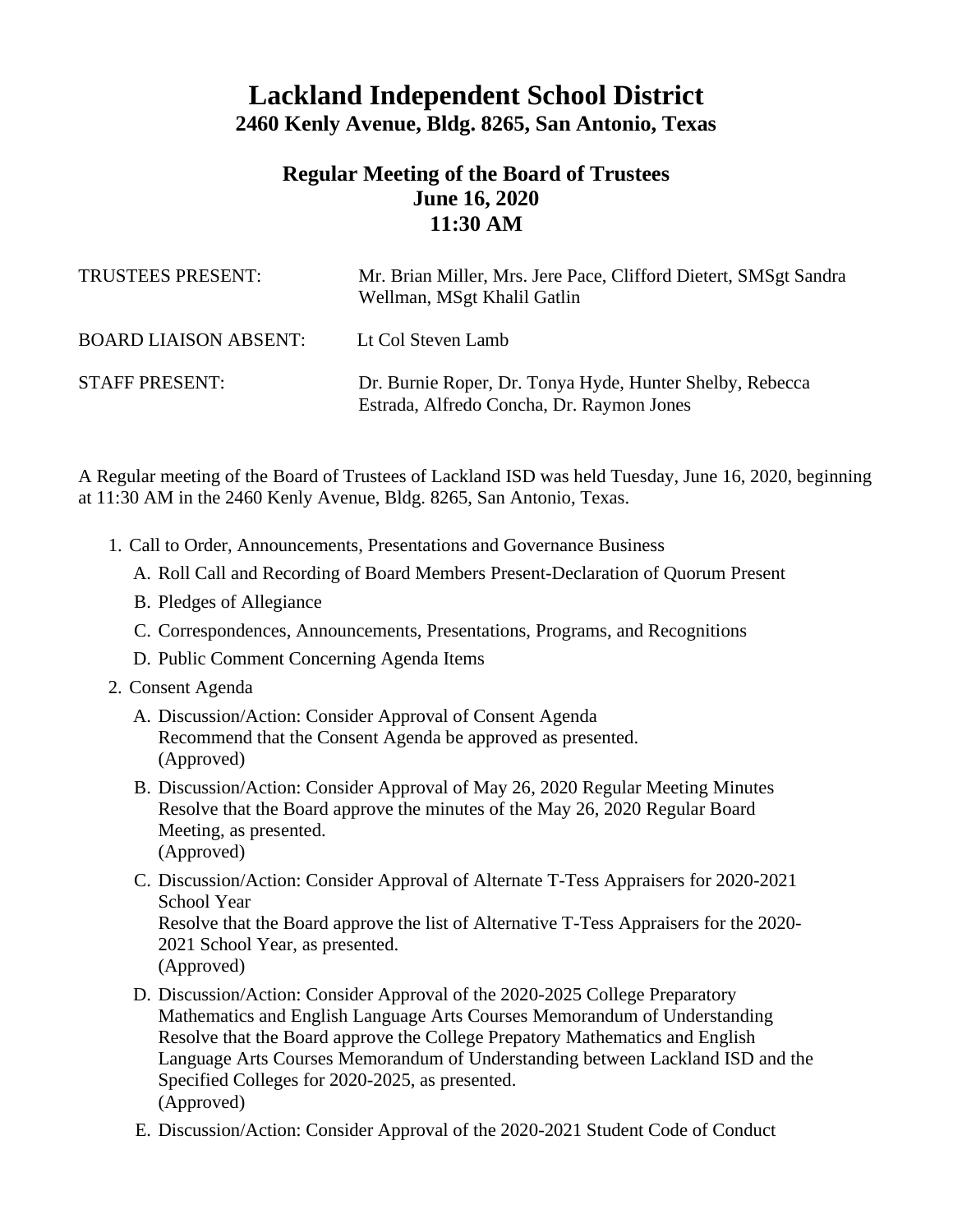Resolve that the Board approve the Student Code of Conduct for the 2020-2021 School Year, as presented. (Approved)

- 3. Curriculum and Instruction
	- A. Discussion/Action: Consider Approval of Alternate Kindergarten Reading Waiver Resolve that the Board approve the TEA Alternate Kindergarten Reading Instrument for 2020-2021, as presented. (Approved)
	- B. Discussion/Action: Consider Approval of the Parent Notice Requirement for Students at Risk of Failure Waiver Resolve that the Board approve the TEA Parent Notice Requirement for Students at Risk of Failure Waiver for 2020-2021, as presented. (Approved)
	- C. Discussion: Discuss Annual Report on Violent or Criminal Incidents for 2019-2020 (No Board Action Required)
	- D. Discussion/Action: Consider Approval of Instructional Materials Waiver Resolve that the Board approve the TEA Instructional Materials Waiver due to the Covid-19 Pandemic, as presented. (Approved)
	- E. Discussion: Discuss Draft Professional Development Plan for 2020-2021 (No Board Action Required)
- 4. Finance
	- A. Discussion/Review: Review of May 2020 Financial Statements (No Board Action Required)
	- B. Discussion/Review: Review of May 2020 Vouchers and Expenditures (No Board Action Required)
	- C. Discussion: Conduct Budget Hearing for FY 2020-2021 (No Board Action Required)
	- D. Discussion/Action: Consider Approval of the Compensation Plan for 2020-2021 Resolve that the Board approve the Compensation Plan for 2020-2021, as presented. (Approved)
	- E. Discussion/Action: Consider Adoption of the General Fund and Food Service Budgets for FY 2020-2021 Resolved that the Board adopt the proposed 2020-2021 General Fund and Food Service Budgets, as presented. (Approved)
- 5. Closed Session
	- A. The Board will convene in Closed Session as authorized by the Texas Government Code, Chapter 551, et. Seq. (TGC §551.074 and TGC §551.075)
		- 1. Superintendent Hired
		- 2. Discussion of Personnel Matters
	- B. The Board will reconvene in Open Session and take appropriate action on items discussed in Closed Session.